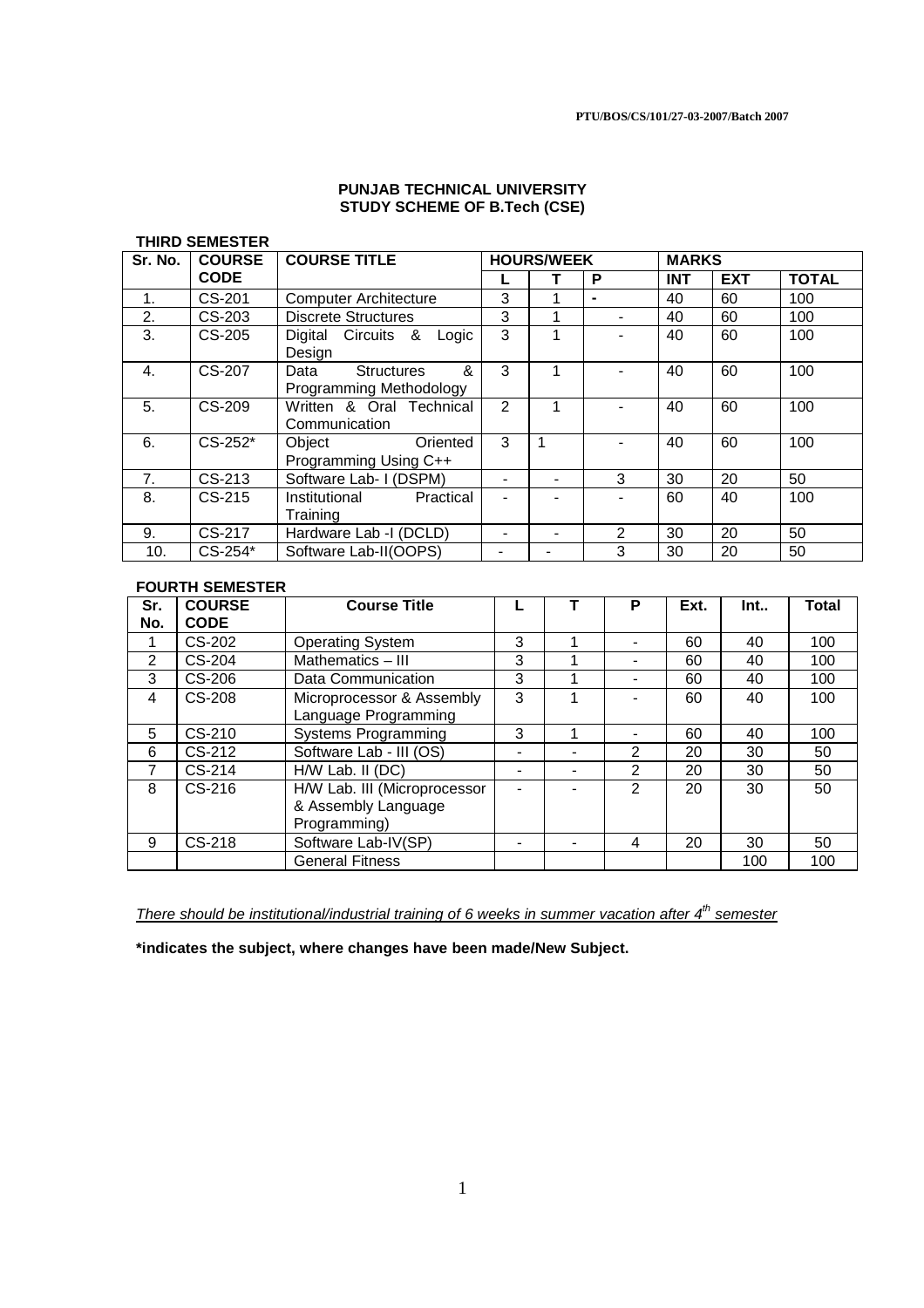| Sr. | <b>COURSE</b> | <b>COURSE TITLE</b>                        |   | <b>HOURS/WEEK</b> |                | <b>MARKS</b> |            |              |
|-----|---------------|--------------------------------------------|---|-------------------|----------------|--------------|------------|--------------|
| No. | <b>CODE</b>   |                                            |   | т                 | P              | <b>INT</b>   | <b>EXT</b> | <b>TOTAL</b> |
| 1.  | CS-301        | Analysis<br>System<br>and                  | 3 | 1                 | $\blacksquare$ | 40           | 60         | 100          |
|     |               | Design                                     |   |                   |                |              |            |              |
| 2.  | CS-303        | <b>Computer Networks</b>                   | 3 | 1                 | $\blacksquare$ | 40           | 60         | 100          |
| 3.  | CS-305        | <b>DBMS</b>                                | 3 | 1                 | $\blacksquare$ | 40           | 60         | 100          |
| 4.  | CS-307        | Analysis<br>οf<br>Design and<br>Algorithms | 3 | 1                 | $\blacksquare$ | 40           | 60         | 100          |
| 5.  | CS-309        | <b>Computer Graphics</b>                   | 3 | 1                 | $\blacksquare$ | 40           | 60         | 100          |
| 6.  | CS-311        | Computer Peripherals and<br>Interfaces     | 3 | 1                 | $\blacksquare$ | 40           | 60         | 100          |
| 7.  | CS-313        | Software Lab.(DBMS Lab)                    |   |                   | 4              | 30           | 20         | 50           |
| 8.  | CS-315        | H/W<br>lab-IV<br>(Computer<br>networks)    |   |                   | $\overline{2}$ | 30           | 20         | 50           |
| 9.  | CS-317        | Lab<br>Software<br>VI(Algorithms)          |   |                   | $\mathfrak{p}$ | 30           | 20         | 50           |
| 10. | CS-319        | VII(Computer<br>S/W<br>Lab<br>Graphics)    |   |                   | $\overline{2}$ | 30           | 20         | 50           |
|     |               | <b>Industrial Training</b>                 |   |                   |                | 60           | 40         | 100          |

# **FIFTH SEMESTER**

#### **SIXTH SEMESTER**

| Sr.           | <b>COURSE</b> | <b>COURSE TITLE</b>                            |                          | <b>HOURS/WEEK</b> |                          | <b>MARKS</b> |            |              |  |
|---------------|---------------|------------------------------------------------|--------------------------|-------------------|--------------------------|--------------|------------|--------------|--|
| No.           | <b>CODE</b>   |                                                |                          |                   | P                        | <b>INT</b>   | <b>EXT</b> | <b>TOTAL</b> |  |
| $\mathbf 1$ . | CS-302        | Relational<br>Database<br>Management System-II | 3                        |                   |                          | 40           | 60         | 100          |  |
| 2.            | CS-304        | Introduction to<br><b>Business</b><br>System   | 3                        | 1                 | $\overline{\phantom{0}}$ | 40           | 60         | 100          |  |
| 3.            | CS-306        | Asynchronous<br>Transfer<br>Mode               | 3                        | 1                 |                          | 40           | 60         | 100          |  |
| 4.            | $CS-332*$     | Software Engineering                           | 3                        |                   | ۰                        | 40           | 60         | 100          |  |
| 5.            |               | Elective -I                                    | 3                        |                   | -                        | 40           | 60         | 100          |  |
| 6.            |               | Open Elective                                  | 3                        | 1                 | $\blacksquare$           | 40           | 60         | 100          |  |
| 7.            | CS-314        | H/W Lab-V(ATM)                                 | -                        |                   | 4                        | 30           | 20         | 50           |  |
| 8.            | CS-316        | S/W Lab-VIII(RDBMS-II)                         | $\overline{\phantom{0}}$ |                   | 4                        | 30           | 20         | 50           |  |
| 9.            | CS-334*       | S/W Lab-IX(S/W Engg.)                          | $\overline{\phantom{0}}$ |                   | 2                        | 30           | 20         | 50           |  |
| 10.           | CS-320        | S/W<br>$Lab-X$<br>(Business)<br>System)        |                          |                   | $\mathfrak{p}$           | 30           | 20         | 50           |  |
|               |               | <b>General Fitness</b>                         |                          |                   |                          | 100          |            | 100          |  |

#### **Open Elective: CS – 312 COMPUTERS AND SOCIETY (For other branches only) Elective: I**

CS-310 Computer Vision

CS-322 System Hardware Design

CS-324 Real Time Systems

CS-326 Operation Research

CS-328 Language Processor

CS-330 Natural Language Processing

## **\*indicates the subject, where changes have been made/New Subject.**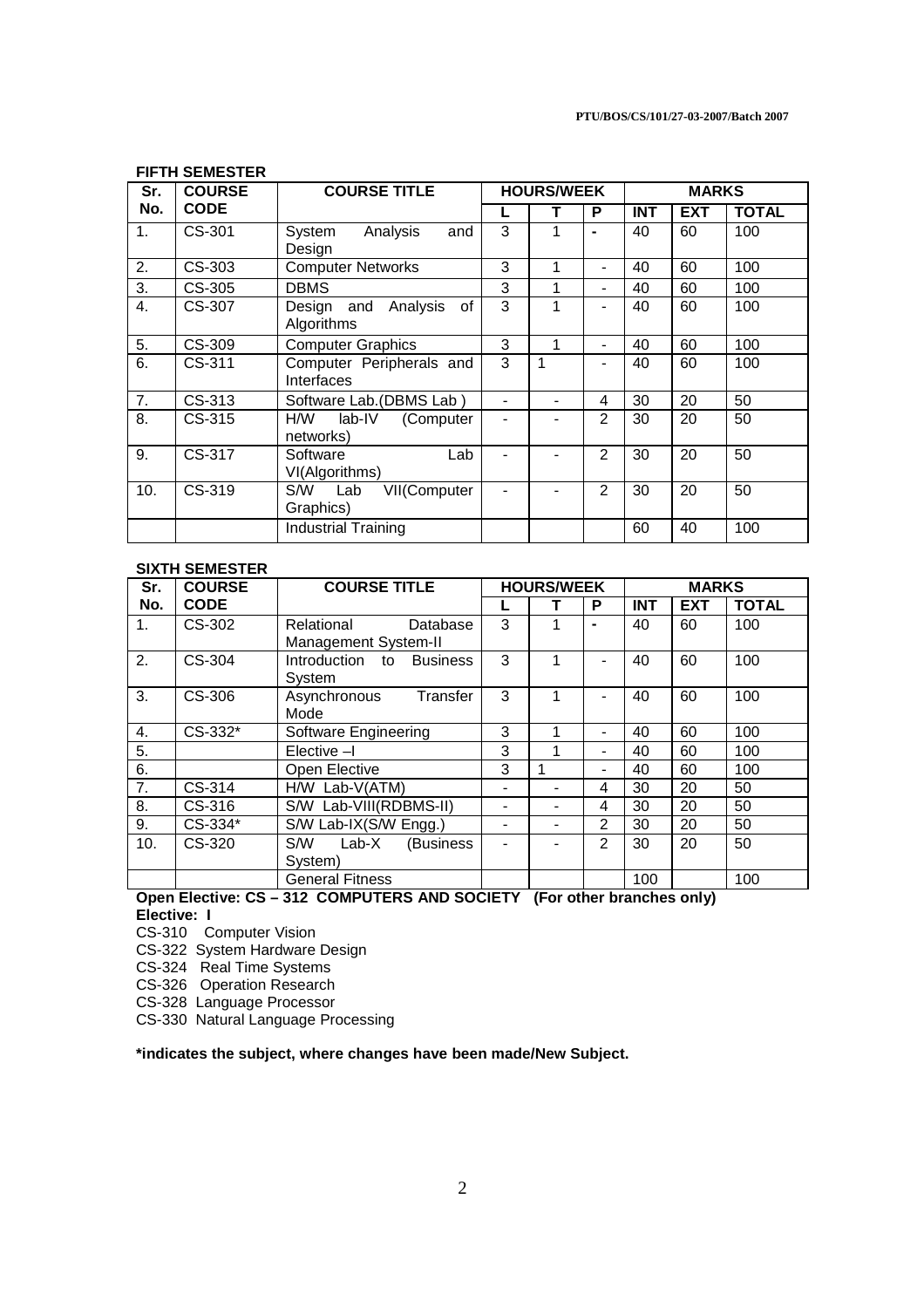| <b>SEVENTH / EIGHTH SEMESTER</b> |                                                                    |  |     |     |      |  |  |  |
|----------------------------------|--------------------------------------------------------------------|--|-----|-----|------|--|--|--|
|                                  | <b>TOTAL</b><br>Ext.Viva<br><b>Course Title</b><br><b>Internal</b> |  |     |     |      |  |  |  |
|                                  | 6-month Industrial Training                                        |  | 500 | 500 | 1000 |  |  |  |

## **SEVENTH / EIGHTH SEMESTER**

| Sr.              | <b>COURSE</b>         | <b>COURSE TITLE</b>            |   |   | <b>HOURS/WEEK</b> | <b>MARKS</b> |            |              |
|------------------|-----------------------|--------------------------------|---|---|-------------------|--------------|------------|--------------|
| No.              | <b>CODE</b>           |                                |   |   | P                 | <b>INT</b>   | <b>EXT</b> | <b>TOTAL</b> |
| 1.               | $CS-424^{\circ\circ}$ | <b>Expert System</b>           | 3 |   | $\blacksquare$    | 40           | 60         | 100          |
| 2.               | CS-404                | Formal<br>&<br>Language        | 3 |   |                   | 40           | 60         | 100          |
|                  |                       | Automata Theory                |   |   |                   |              |            |              |
| 3.               | CS-406                | Project                        |   |   | 8                 | 100          | 100        | 200          |
| $\overline{4}$ . | CS-408                | Principles of Engineering      | 3 | 4 |                   | 40           | 60         | 100          |
|                  |                       | .Economics & Management        |   |   |                   |              |            |              |
|                  |                       | Techniques                     |   |   |                   |              |            |              |
| 5.               | CE-216                | <b>Environmental Sciences</b>  | 3 |   |                   | 40           | 60         | 100          |
| 6.               |                       | Department elective -II        | 3 |   |                   | 40           | 60         | 100          |
| 7.               |                       | <b>Department Elective-III</b> | 3 | 4 |                   | 40           | 60         | 100          |
| 8.               |                       | Department Elective-III Lab    |   |   | $\overline{2}$    | 30           | 20         | 50           |
| 9.               | CS-416                | Software Lab -XIII (SI&LP)     |   |   | $\overline{2}$    | 30           | 20         | 50           |
|                  |                       | <b>General fitness</b>         |   |   |                   | 100          |            | 100          |

## **List of Electives -II**

- I. CS-410 Organisational Structure
- II. CS-416 Overview of IT Materials
- III. CS-418 System Simulation and Modelling
- IV. CS-420 Emerging Technologies and Current IT- Trends

## **List of Electives-III**

- I. CS-412 Graphical User Interface
- II. CS-422 Advanced Microprocessor
- III. CS-402 Symbolic Logic & Logic Processing<sup>@</sup>
	- IV. CS-426 Image Processing & Pattern recognition

## **Labs of Elective-III**

- I. CS-414 Graphical User Interface
- II. CS-428 Advanced Microprocessor
- III. CS-430 Expert System.
- IV. CS-432 Image Processing & Pattern recognition

## **@ Subject interchanged**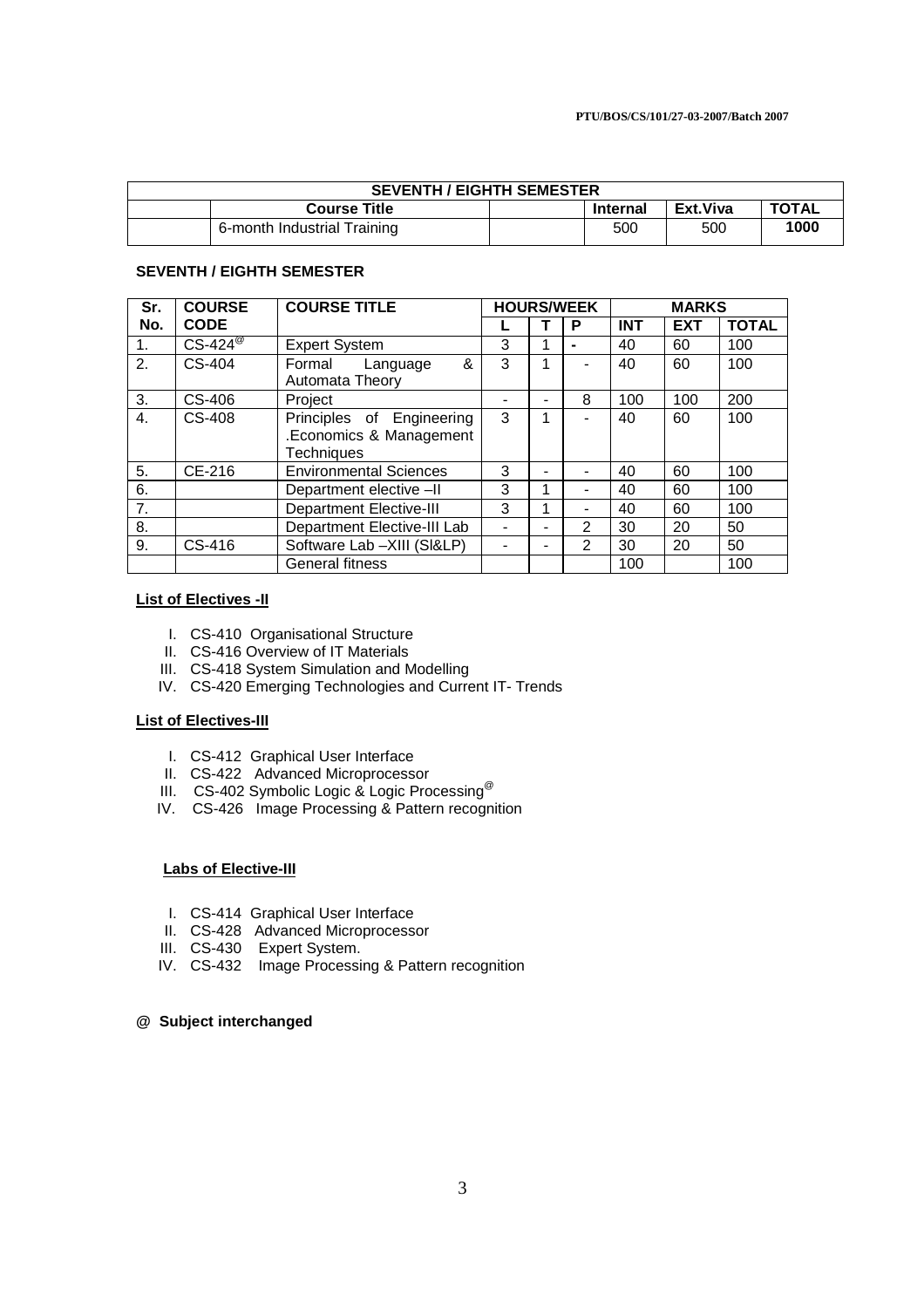#### **CS -252 OBJECT ORIENTED PROGRAMMING USING C++**

**Internal Marks: 40 L T P External Marks: 60 Total Marks: 100**

# **1. Basics of C & C++**

Introduction, Basics, Data Type, Bit Field integer, Operations, Control Structures, Storage Classes, User Defined Data Type, Reserved Words and Standard 110 Statements in C & C++ .

### **2. Object Orient Programming With C++**

Introduction ,Object Oriented Programming Concept, Objective of OPP, Programming Structure in C++, Data Abstraction

### **3. Overloading and Information Hiding**

Introduction, Function Overloading, Information Hiding

### **4. Memory Management in C++ :**

Introduction ,Constructor-Automatic Initialization of Objects, Dynamic Memory Management , Default Constructor, Copy Constructor, Constructor and Information Hiding, Destructor-Automatic Clear up of an Object

### **5. Inheritance**

Introduction, Inheritance-Data and Code Sharing , Class Derivation ,Ambiguity in Class Member Access ,Virtual Base Class-A Remedy , Class Initialization in Inheritance ,Arguments for the Base Class

### **6. Bindings and Polymorphism**

Introduction, Bindings in C++, Polymorphism

# **7. Generic Facility**

Introduction ,Concept of Generic Facility, Generic Function ,Overloading a Generic Function, Generic Classes

#### **8. File Handling in C++**

Introduction , Concept of Stream in C++, File Positioning Functions , Error Handling During File Operation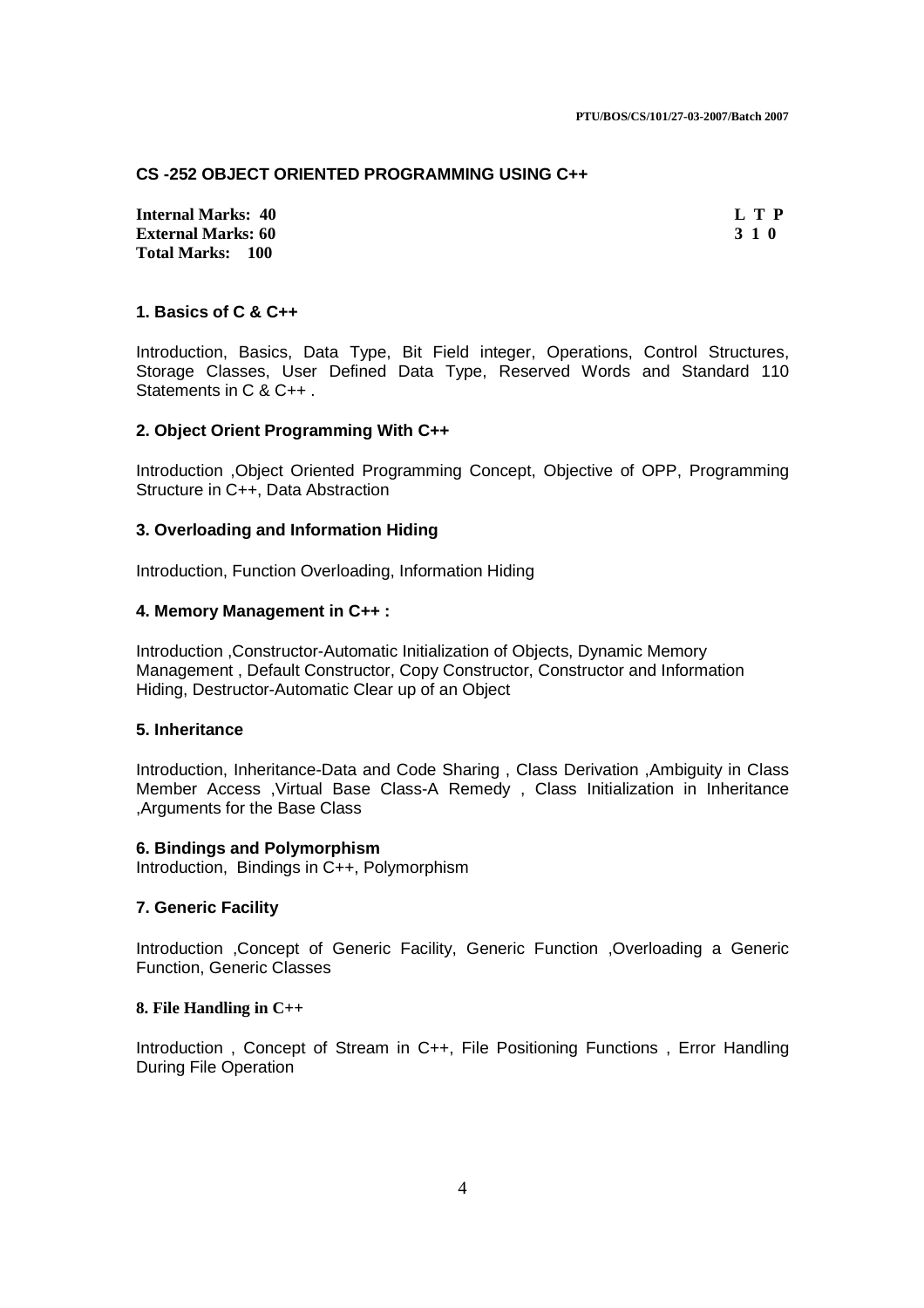### **CS -254 Lab III (Object Oriented Programming)**

**Internal Marks: 30 L T P**<br>**External Marks: 20** 0 2 **External Marks: 20 Total Marks: 50**

### **List of experiments:**

To write following programs in  $C / C_{++}$ :

- 1. Using basic statements like control statements , looping statements, various I/O statements and various data structures.
- 2. Creating classes in C++ for understanding of basic OOPS features.
- 3. Representing concepts of data hiding, function overloading and operator overloading.
- 4. Using memory management features and various constructors and destructors.
- 5. Representing Inheritance, virtual classes and polymorphism.
- 6. Writing generic functions.
- 7. File handling programs.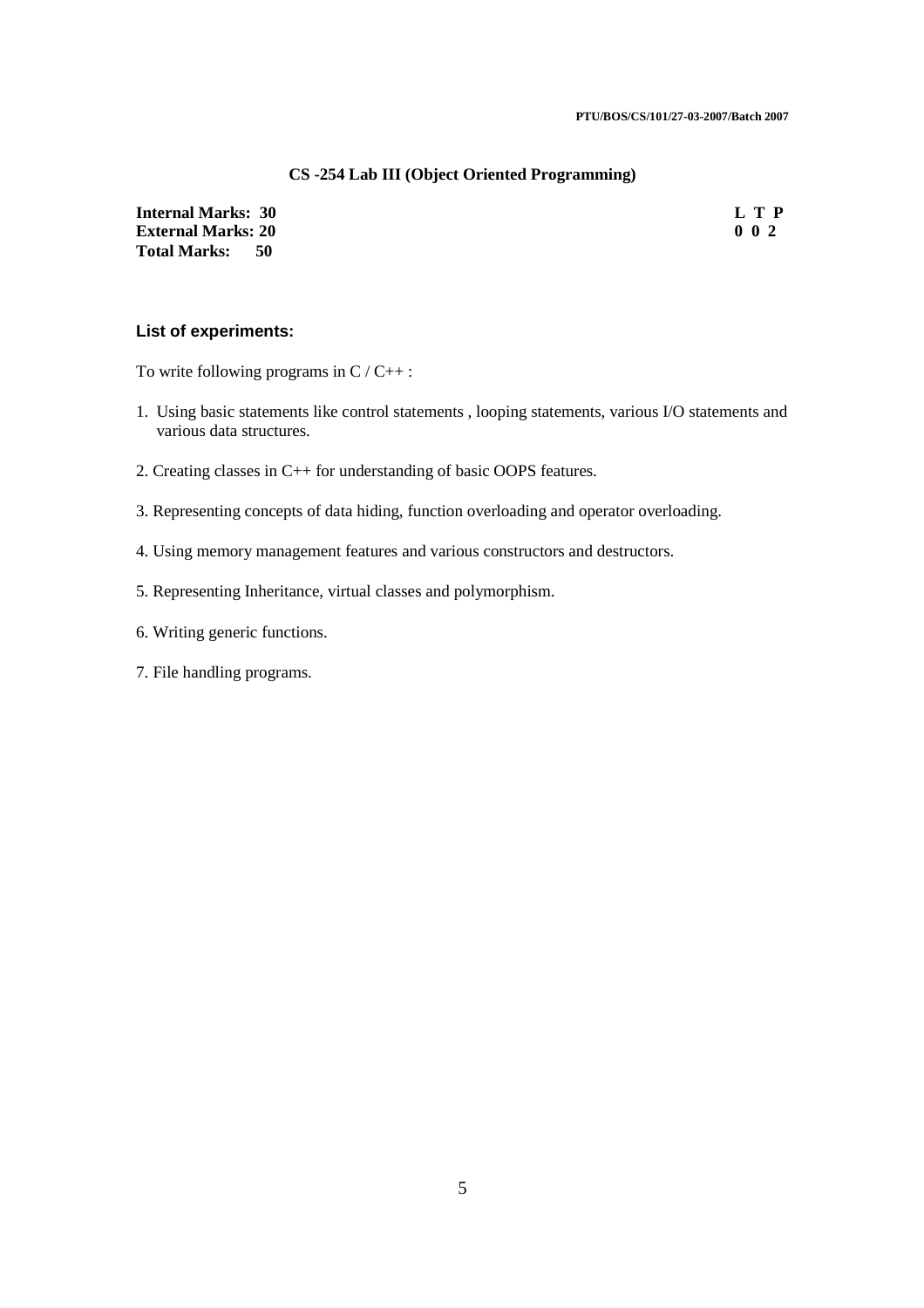#### **CS-332 SOFTWARE ENGINEERING**

**Internal: 40 L T P External: 60** 3 1 0 **Total: 100** 

**Introduction:** The software engineering, Discipline-Evolution and impact. Why study software Engineering? Emergence of software Engineering.

**Software Life Cycle Models**: Why use a lifecycle model? Classical waterfall Model, Iterative,

Prototype, Evolutionary, Spiral Models & their Comparison.

**Software Project Management:** Project Planning, Metrics for Project Size estimation-LOC and Function- Point, Project Estimation Techniques, COCOMO, Team Structure, Software Configuration Management.

**Requirements Analysis and Specification:** Software Requirement Specifications (SRS),

Formal System Development Techniques.

**Software Design:** Issues in software Design, Function oriented design, object oriented Design, object Modelling Using UML, and user interface Design.

**Coding and Testing:** Code Standard and guidelines, Code review , Verification and validation,

Unit testing, Black Box Testing, Integration and system Testing.

Software Reliability and Quality Management

**Software Maintenance:** Characteristics of Software maintenance, Software Reverse

Engineering, Software Process Models.

**Software Reuse:** Issue in Software Reuse, Domain Analysis, Component Classification,

Searching, Repository Maintenance.

#### **TEXT-BOOKS:**

- 1. Pressman R.S., Software Engineering: A practitioner's Approach, third Edition McGraw Hill, New York, 1987.
- 2. Jalota Software Engineering.
- 3. Sommerville I., Software Engineering, Fourth Edition, Adison- Wesley Pub. Co. 1992.

#### **References:**

- 1. Ghezzi C., Jazayeri M.And Mandrioli D.,Fundamentals of Software Engineering, Prentice Hall, N.J. 1991.
- 2. Pfleedger S.L., Software Engineering: The Production of Quality software, second Edition, Macmillian Publishing Company, 1991.
- 3. Oehm B.W., A Spiral Model of Software Development and Enhancement, IEEE Computer, 21.pp 61-72, May 1988.
- 4. Fairley R., Software Engineering Concepts, McGraw Hill, New York, 1985. 46